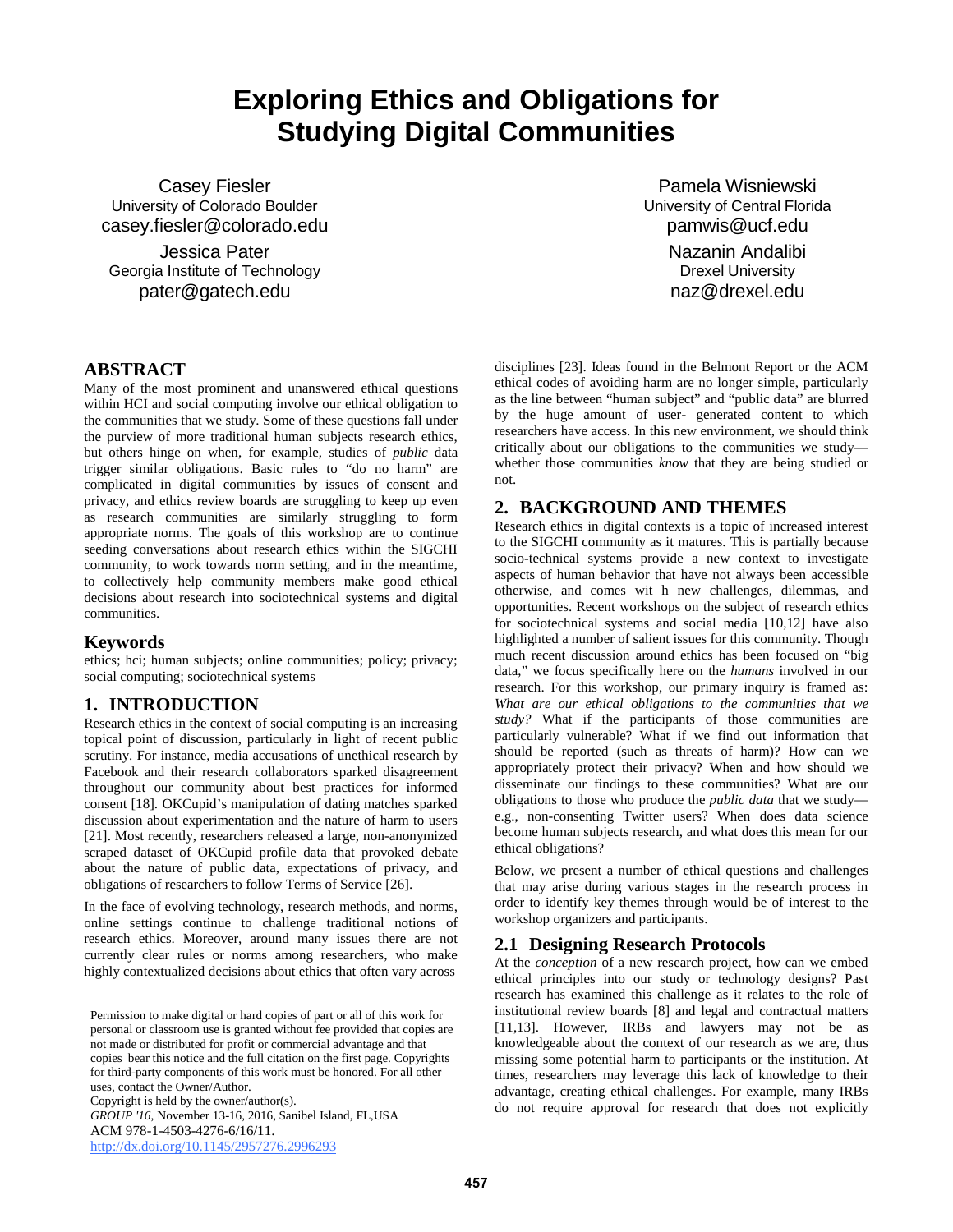involve direct contact with human subjects. However, when researchers use automated approaches to, for instance, scrape public or semi-public data from users, humans are implicitly involved. Further, this type of automated scraping is often explicitly against a website's Terms of Service, making both the participants and the institution itself vulnerable.

When it comes to the design of corporate research, other ethical challenges can arise related to A/B testing [19] and algorithmic manipulation [22]. One example of these types of ethical conundrums is Facebook's "emotional contagion" study, where Facebook users were involved in a research study without their knowledge [18,19].

## **2.2 Obtaining Informed Consent**

When obtaining *informed consent* [4,14,15] from participants, how do we ensure that this consent represents both *awareness* and *choice*? In the case of big data [4], the sheer volume of participants makes individualized consent difficult or impossible. In other contexts, such as chat rooms [14] and social networks [15], consent challenges are even more nuanced. How do we obtain consent while minimizing the burden on participants? When dealing with vulnerable populations [17] and minors [24], informed consent is increasingly necessary for preventing harm. Yet, some argue that these populations have limited capacity to provide such consent [17]. For example, parents are required to consent for minors to participate in human subjects research, but the assent of the minor is not required. Yet, the researchers' role as mandated reporter [24] forces us to breach the minor's confidentiality in the event that we detect that they are at imminent risk of harm.

#### **2.3 Collecting and Analyzing Data**

How do we ensure that the *data* we collect complies with ethical standards regardless of whet her we obtain it directly from participants or a third party? Does publicly available data within public spaces [6,25], for instance, give researchers the right to collect and aggregate this data for purposes other than the original intent of the poster? When aggregating otherwise disparate data, how do we ensure the appropriate anonymization [7,25] of this data?

When *analyzing* the data that has been collected, how do we ensure that our methods are *sound* and *robust*? Further, how can we address our *own* vulnerability as researchers, particularly when studying communities that are in distress [1,2] or present challenging content or behaviors [3,16,20]?

# **2.4 Disseminating Results**

Finally, when *disseminating* our results, what is our responsibility to our participants? For example, have we appropriately anonymized [7,25,26] the data prior to publication? Even if the data were anonymized upon publication, could publically available data then be traced back to an individual through rudimentary means such as a Google search? At the *conclusion* of a research project, what has the researchers' relationship with the participants become after using highly engaging techniques such as ethnographic immersion [5]? What then are the norms related to participant privacy [4,9] and the dissemination of findings to participants within the community being studied [5]?

Questions like these are of increasing importance to our research community, and yet there are no clear answers. The recently appointed ACM SIGCHI ethics working group [27] has proposed, in part, that we have more community discussions about these thorny ethical issues so that we can begin to converge on best practices and norms. Therefore, we propose this workshop as one venue to start brainstorming this myriad of ethical issues so we can move toward this goal.

# **3. WORKSHOP STRUCTURE**

The workshop will be structured to facilitate conversations around the aforementioned ethical challenges of human subjects research (defined broadly as research that involves *humans* or the *data* they produce) as it pertains to the field of collaborative and social computing. Throughout the course of the workshop, we will use actual case studies as well as hypotheticals to probe tension points and engage on a deeper level on the issues about which there are not clear answers.

We anticipate adjusting the program based on the interests and makeup of the participants in the workshop, but inspired by previous workshops on this topic [10,12], activities will include:

- (1) Brief 2 minute introductions from all participants about one ethical challenge they have faced in their work and their respective reflections;
- (2) Brief 5 or 10 minute presentations from a selected set of workshop participants, on specific topics of interest (such as the open questions noted above) or presenting case studies of actual ethical dilemmas faced;
- (3) Group brainstorming to identify the most pressing questions and ethical challenges facing the community;
- (4) Small "task force" style breakout groups to deep dive into specific issues or topics identified in ; and
- (5) Group work around development of best practices and next steps for further engaging the broader community and disseminating the results of the workshop .

We will select participants based on the quality and depth of reflections presented in submissions. We will select presenters based on the potential to generate discussion and the extent to which their concerns are shared with all participants' submissions.

As part of (5), we also intend to come up with ways to engage the broader GROUP community during and after the conference—for example, by presenting provocative questions to attendees or getting feedback on ideas we propose at the workshop. Research ethics goes beyond IRB approval, and is something that should be important to every attendee of the conference. We feel that an important outcome of the workshop is to engage the entire community and not just workshop participants. With respect to deliverables, potential ideas include a collective blog where the organizers write the first post by summarizing the discussion points, and where participants as well as the broader community will be invited to contribute their ongoing reflections. Other ideas and specifics will be discussed and agreed upon together with participants.

Therefore, goals and planned outcomes for this workshop include: (1) documentation of the important open questions in the ethical space of studying digital communities; (2) documentation of brainstorming towards norm setting and current best practices; and (3) planning for engaging the GROUP community with these issues during the conference.

This workshop will be a full day, with a maximum of 30 participants including organizers (with no special equipment required beyond a projector).

# **4. SUBMISSIONS**

In order to be considered for participation in the workshop, potential participants should present a short (1-2 page) statement of interest, which will be reviewed by the workshop organizers.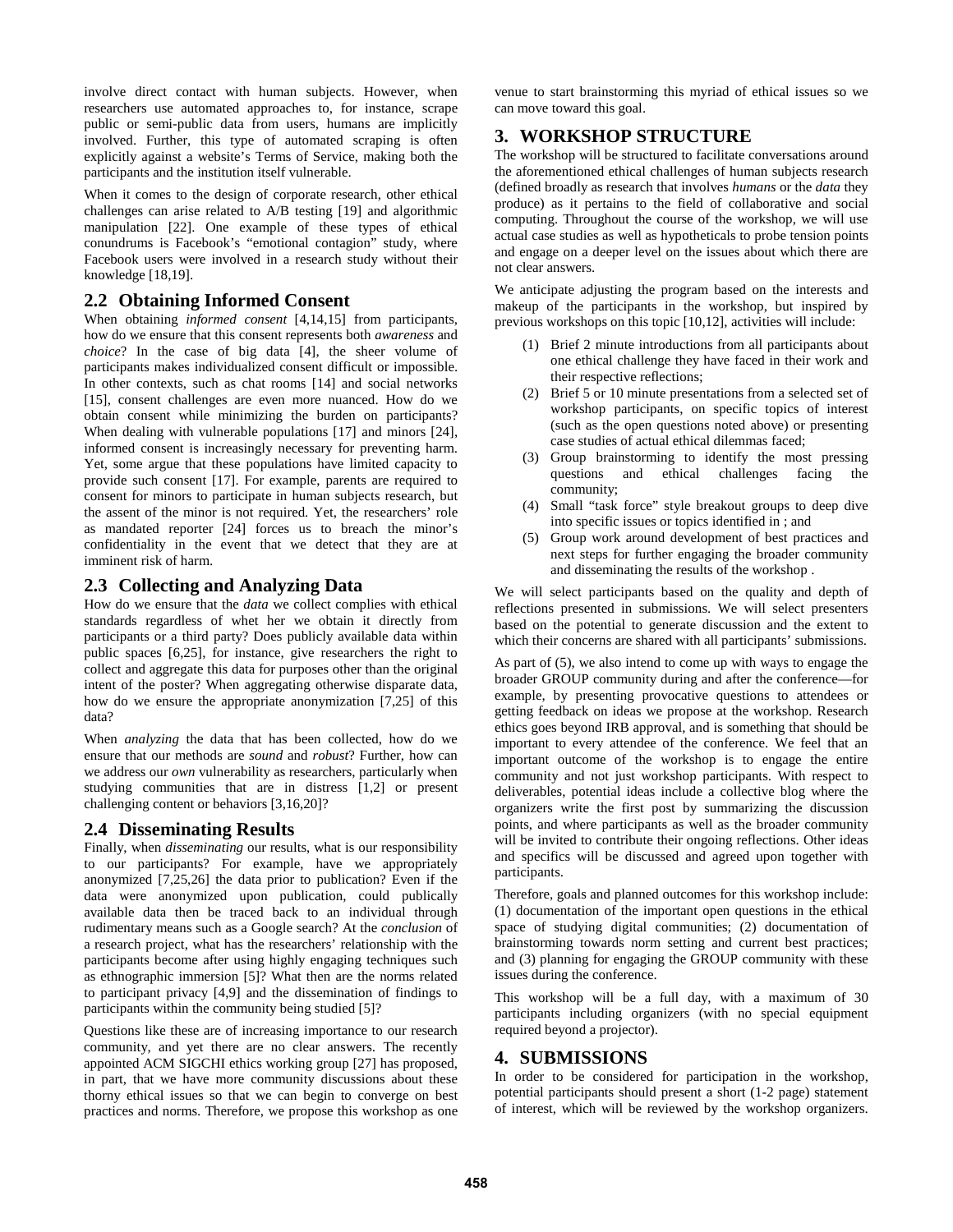Submissions should also include a brief biographical sketch that includes current affiliation and research area.

Statements of interest can be structured in one of three ways: (1) an explanation of one's interest in research ethics (or a specific topic), ideally tied to one's own work; (2) a discussion of a specific topic in the area, e.g., one of the provocative open questions we have proposed; or (3) a case study discussion of an actual ethical dilemma faced in one's work.

All relevant topics related to ethics or obligations in studying digital communities, sociotechnical systems, or other technologymediated groups are welcomed and encouraged. Examples include but are not limited to: informed consent, sensitive or vulnerable populations, algorithmic harm to users and communities, definitions of public content and data, the role of review boards, legal implications and obligations, reporting obligations, privacy, and relationships to study populations. We invite submissions from researchers from both academia and industry, and would welcome a wide range of disciplinary perspectives.

#### **5. ORGANIZERS**

**Casey Fiesler** is an Assistant Professor in the Department of Information Science at the University of Colorado Boulder. Her research focuses on the intersection of social computing and law, and in particular the legal and ethical gray areas of online content creation. She has organized workshops on the topic of research ethics at multiple conferences, including CSCW and ICWSM, and is currently a member of the SIGCHI Ethics Committee. She holds a law degree from Vanderbilt University and a PhD in Human-Centered Computing from Georgia Tech.

**Pamela Wisniewski** is an Assistant Professor in the College of Engineering and Computer Science at the University of Central Florida. Her research interests are situated in Human-Computer Interaction and lie at the intersection of social computing and privacy. Her goal is to frame privacy as a means to not only protect end users, but more importantly, to enrich online social interactions that individuals share with others.

**Jessica Pater** is a research scientist at the Georgia Tech Research Institute and a PhD candidate in Human Centered Computing at Georgia Tech. Her research focuses on how everyday social computing uses impact the health of vulnerable populations, most recently focusing on individuals with non-suicidal self-harm. In this work, she has advocated for expanding conversations of what is ethical for researchers focused on working with this vulnerable population.

**Nazanin Andalibi** is a PhD candidate at the College of Computing and Informatics at Drexel University. Her research focuses on people's social media disclosure and social support practices in stigmatized contexts. She argues that it is important for the HCI community to consider researchers' occupational vulnerability in discussions, trainings, practices, and policies around research ethics.

#### **6. REFERENCES**

- 1. Nazanin Andalibi and Andrea Forte. 2016. Social Computing Researchers, Vulnerability, and Peer Support. *CHI 2016 Ethical Encounters in HCI Workshop*.
- 2. Nazanin Andalibi, Oliver L Haimson, Munmun De Choudhury, and Andrea Forte. 2016. Understanding Social Media Disclosures of Sexual Abuse Through the Lenses of Support Seeking and Anonymity. *Proceedings of the ACM SIGCHI Conference on Human Factors in Computing Systems*, ACM.
- 3. Nazanin Andalibi, Pinar Ozturk, and Andrea Forte. 2015. Depression-related Imagery on Instagram. *Proceedings of the ACM Conference Companion on Computer Supported Cooperative Work & Social Computing*, ACM, 231–234.
- 4. Solon Barocas and Helen Nissenbaum. 2014. Big data's end run around anonymity and consent. In *Privacy, big data, and the public good: Frameworks for engagement*, J. Lane, V. Stodden, S. Bender and Helen Nissenbaum (eds.). Cambridge University Press, Cambridge, UK.
- 5. Anne Beaulieu and Adolfo Estallea. 2012. Rethinking research ethics for mediated settings. *Information, Communication & Society* 15, 1: 23–42.
- 6. J.C.H. Bromseth. 2002. Public places public activities? Methodological approaches and ethical dilemmas in research on computer-mediated communication contexts. In *Resesarching ICTs in Context*, A. Morrison (ed.). University of Oslo, 33–61.
- 7. Amy Bruckman. Studying the Amateur Artist: A Perspective on Disguising Data Collected in Human Subjects Research on the Internet. In *Ethics and Information Technology*.
- 8. Elizabeth A. Buchanan and Charles Ess. 2009. Internet research ethics and the Institutional Review Board: Current practices and issues. *Computers and Society* 39: 43–49.
- 9. Kate Crawford and Jason Schultz. 2013. Big Data and Due Process: Toward a Framework to Redress Predictive Privacy Harms. *Boston College Law Review* 55, 1.
- 10. Casey Fiesler, Stevie Chancellor, Anna Lauren Hoffmann, Jessica Pater, and Nicholas John Proferes. 2016. Challenges and Futures for Ethical Social Media Research. *AAAI Conference on Web and Social Media (ICWSM): Workshop*.
- 11. Casey Fiesler, Cliff Lampe, and Amy S. Bruckman. 2016. Reality and Perception of Copyright Terms of Service for Online Content Creation. *CSCW '16: Proceedings of the 2016 ACM Conference on Computer-Supported Cooperative Work & Social Computing*.
- 12. Casey Fiesler, Alyson Young, Tamara Peyton, et al. 2015. Ethics for Studying Online Sociotechnical Systems in a Big Data World. *CSCW 2015 Companion*.
- 13. James Grimmelmann. 2015. The Law and Ethics of Experiments on Social Media Users. *University of Colorado Technology Law Journal* 13: 219–272.
- 14. James M. Hudson and Amy Bruckman. 2004. "Go Away": Participant Objections to Being Studied and the Ethics of Chatroom Research. *The Information Society* 20, 2: 127–139. http://doi.org/10.1080/01972240490423030
- 15. Luke Hutton and Tristan Henderson. 2015. "I didn't sign up for this!": Informed consent in social network research. *Proceedings of the 9th International AAAI Conference on Web and Social Media (ICWSM)*.
- 16. Michelle Ibanez and Daniel D. Suthers. 2014. Detection of Domestic Human Trafficking Indicators and Movement Trends Using Content Available on Open Internet Sources. *Proceedings of the 47th Hawaii International Conference on Systems Science (HICSS)*.
- 17. Carol Levine, Ruth Faden, Christine Grady, Dale Hammerschmidt, Lisa Eckenwiler, and Jeremy Sugarman. 2010. The Limitations of "Vulnerability" as a Protection for Human Research Participants. *The American Journal of Bioethics* 4, 3: 44–49.
- 18. Gregory McNeal. 2014. Facebook Manipulated User News Feeds to Create Emotional Responses. *Forbes*.
- 19. Michelle N. Meyer. 2015. Two Cheers for Corporate Experimentation: The A/B Illusion and the Virtues of Data-